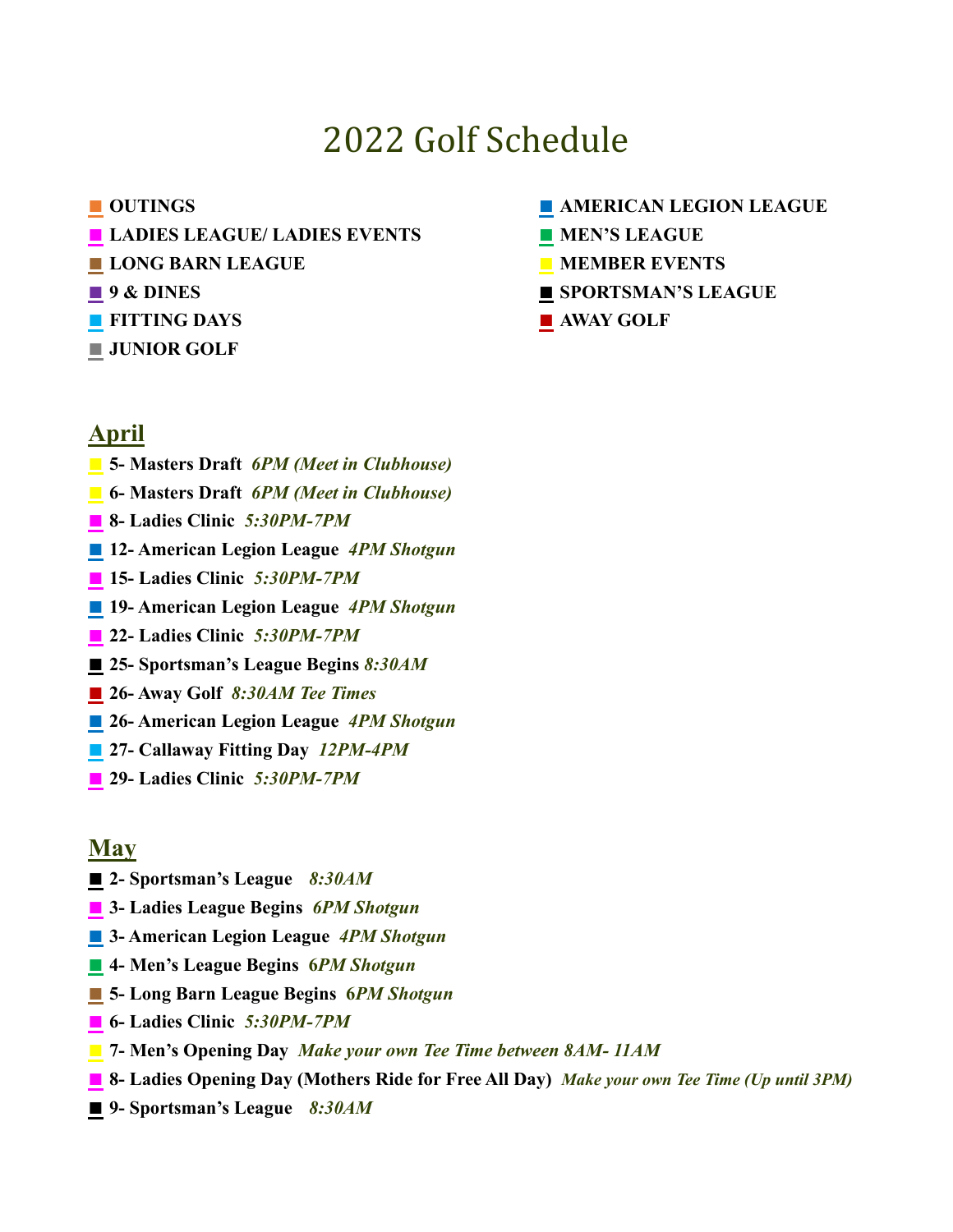- **■ 10- Ping Fitting Day** *1PM-5PM*
- **■ 10- American Legion League** *4PM Shotgun*
- **■ 10- Ladies League** *6PM Shotgun*
- **■ 11- Men's League 6***PM Shotgun*
- **■ 12- Long Barn League** *6PM Shotgun*
- **■ 13- 9& Dine** *6PM Shotgun*
- **■ 16- Sportsman's League** *8:30AM*
- **■ 17- Away Golf** *8:30AM Tee Times*
- **■ 17- American Legion League** *4PM Shotgun*
- **■ 17- Ladies League** *6PM Shotgun*
- **■ 18- Mizuno Fitting Day** *3PM-6PM*
- **■ 18- Men's League 6***PM Shotgun*
- **■ 19- Long Barn League** *6PM Shotgun*
- **■ 20- Chamber Foundation Spring Golf Classic** *11AM Shotgun*
- **■ 23- Sportsman's League** *8:30AM*
- *■* **24- Titleist Fitting Day** *2PM-6PM*
- **■ 24- American Legion League** *4PM Shotgun*
- **■ 24- Ladies League** *6PM Shotgun*
- **■ 25- Callaway Fitting Day** *1PM-5PM*
- **■ 25- Men's League 6***PM Shotgun*
- **■ 26- Long Barn League** *6PM Shotgun*
- **■ 27- John Bahorik Memorial Outing** *1PM Shotgun*
- **■ 29- Member Memorial Day Contest** *Make your own Tee Time between 8AM- 11AM*
- **■ 31- American Legion League** *4PM Shotgun*
- **■ 31- Ladies League** *6PM Shotgun*

#### **June**

- **■ 1- Men's League** *6PM Shotgun*
- **■ 2- SFU Delta** *10:15AM Starting Times (5 Groups)*
- **■ 2- Long Barn League** *6PM Shotgun*
- **■ 4- 2-Man Better Ball** *8AM Tee Times*
- **■ 5- 2-Man Better Ball** *8AM Tee Times*
- **■ 6- Sportsman's League** *8:30AM*
- **■ 7- American Legion League** *4PM Shotgun*
- **■ 7- Ladies League** *6PM Shotgun*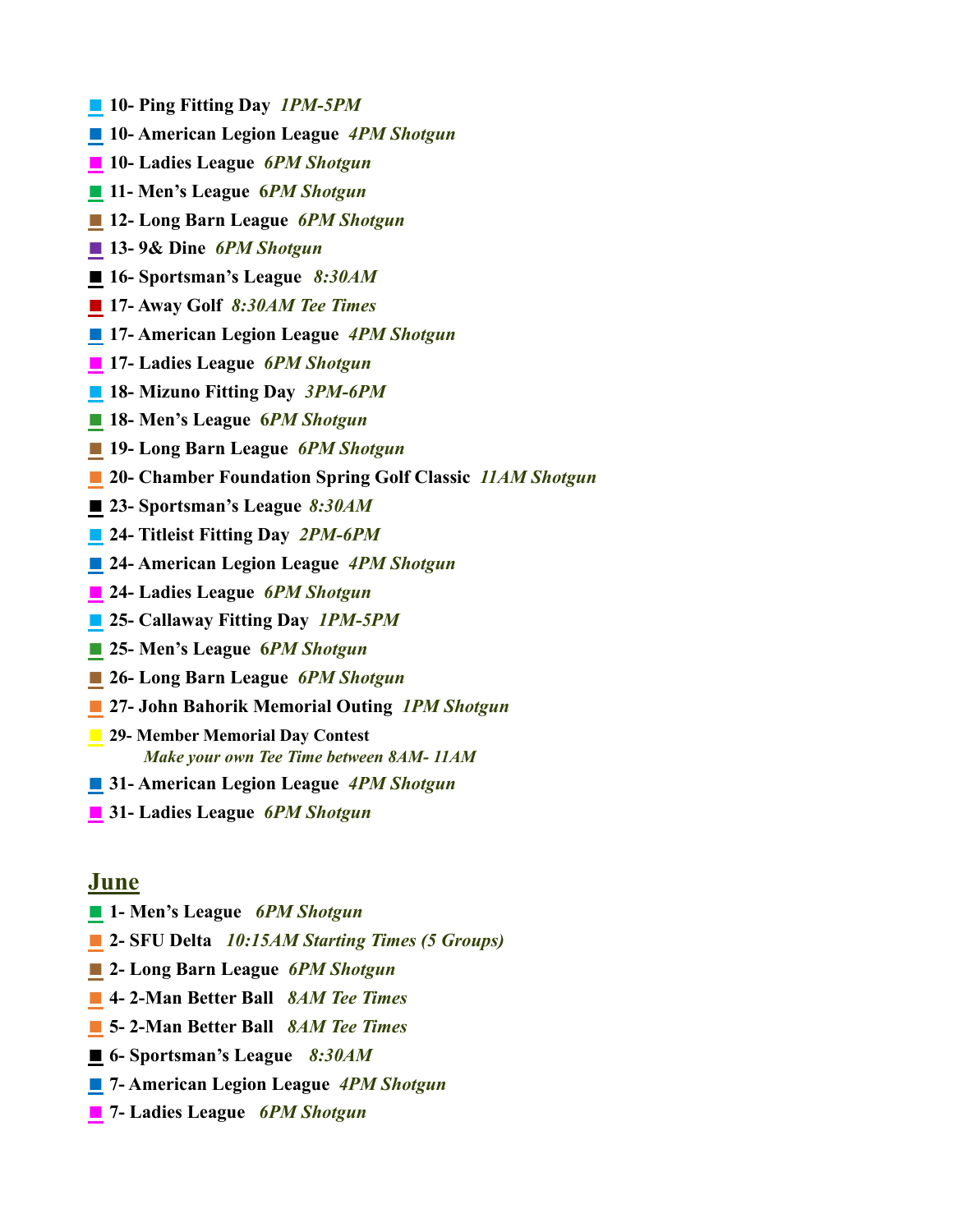- **■ 7- Ridgerunners Junior Tour** *8:30AM Tee Times*
- **■ 8- Laurel Highlands Golf Academy Developmental Tour** *8:30AM Tee Times*
- **■ 8- Men's League** *6PM Shotgun*
- *■* **9- Long Barn League** *6PM Shotgun*
- **■ 11- Medal Play** *8AM Tee Times*
- **■ 12- Medal Play** *8AM Tee Times*
- **■ 13- Sportsman's League** *8:30AM*
- **■ 14- Mizuno Fitting Day** *3PM-6PM*
- **■ 14- American Legion League** *4PM Shotgun*
- **■ 14- Ladies League** *6PM Shotgun*
- **■ 15- Men's League** *6PM Shotgun*
- **■ 16- Long Barn League** *6PM Shotgun*
- **■ 17- Junior Golf** *8AM to 10AM*
- *■* **18- Patton Eagles** *Tee Times Noon-1PM*
- **■ 19- Parent/ Child** *Schedule your own Tee Time (Up until 3PM)*
- **■ 20- Sportsman's League** *8:30AM*
- **■ 21- Away Golf** *8:30AM Tee Times*
- **■ 21- American Legion League** *4PM Shotgun*
- **■ 21- Ladies League** *6PM Shotgun*
- **■ 22- Men's League** *6PM Shotgun*
- **23- Loretto Prison** *9AM Shotgun*
- **■ 23- Long Barn League** *6PM Shotgun*
- **■ 24- Junior Golf** *8AM to 10AM*
- **■ 24- 9& Dine** *6PM Shotgun*
- **■ 26- Member Gun** *8AM Shotgun*
- **■ 26- Bishop Carroll Husky Open** *1PM Shotgun*
- **■ 26- Flag Tourney Sign-Up Deadline**
- **■ 27- Sportsman's League** *8:30AM*
- **■ 28- American Legion League** *4PM Shotgun*
- **■ 28- Ladies League** *6PM Shotgun*
- **■ 28- Men's League** *6PM Shotgun*
- **■ 29- Callaway Demo Day** *1PM-5PM*
- **■ 30- Flag Tourney Sign-Up Deadline**
- **30- Long Barn League** *6PM Shotgun*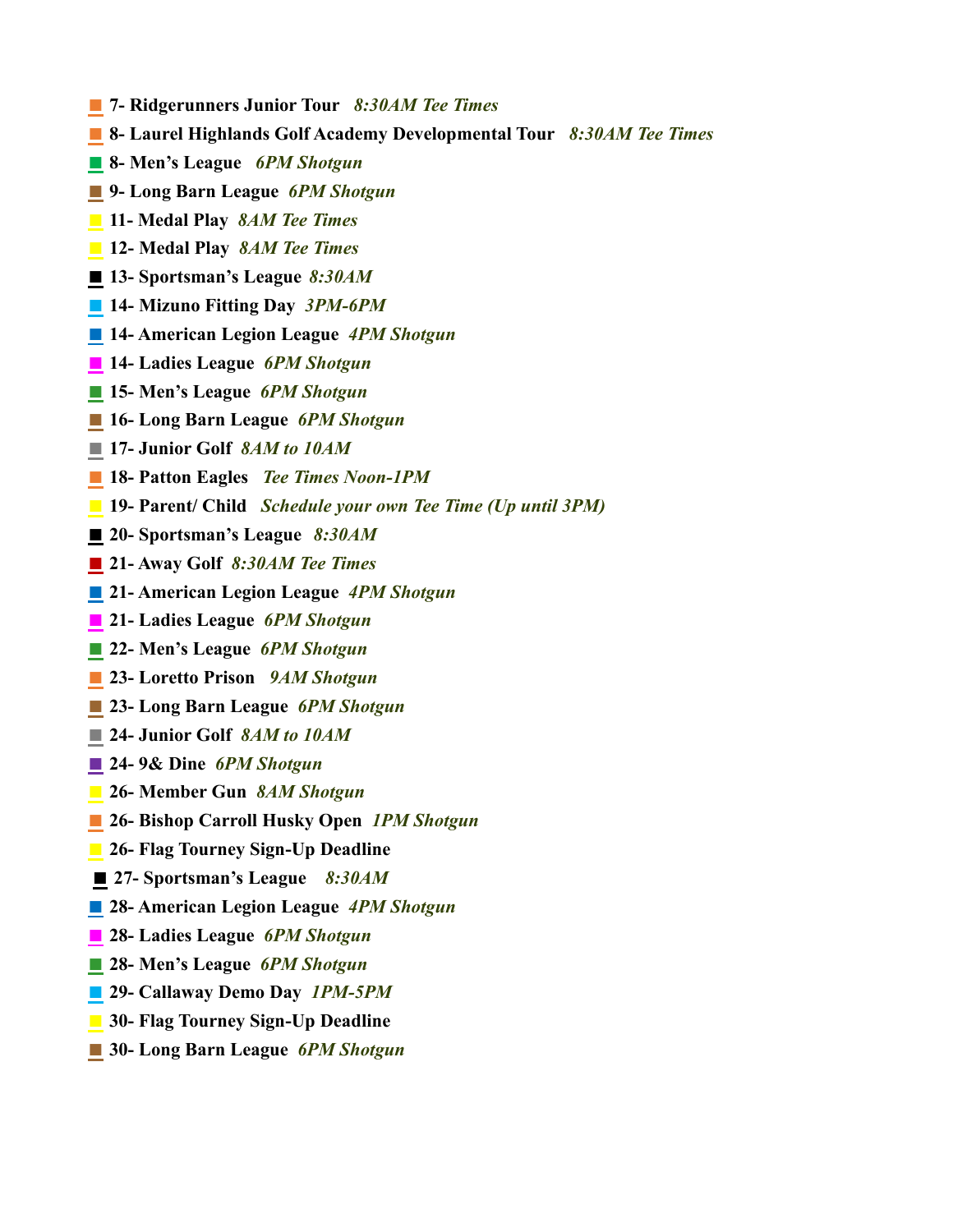## **July**

- **■ 1- Junior Golf** *8AM to 10AM*
- **■ 1- 9& Dine** *6PM Shotgun*
- **■ 4- Member Independence Day Flag Tourney** *Make your own Tee Time between 8AM-12PM*
- **■ 5- American Legion League** *4PM Shotgun*
- **■ 5- Ladies League** *6PM Shotgun*
- **■ 6- Men's League** *6PM Shotgun*
- **■ 7- Long Barn League** *6PM Shotgun*
- **■ 8- Kearney Open** *1PM Shotgun*
- **■ 11- Sportsman's League** *8:30AM*
- **■ 12- American Legion League** *4PM Shotgun*
- **■ 12- Ladies League** *6PM Shotgun*
- **■ 13- Mizuno Fitting Day** *3PM-6PM*
- **■ 13- Men's League** *6PM Shotgun*
- **■ 14- Long Barn League** *6PM Shotgun*
- **■ 15- Bishop Carroll Glow Golf** *8PM*
- **■ 18- Sportsman's League** *8:30AM*
- **■ 19- Away Golf** *8:30 AM Tee Times*
- **■ 19- American Legion League** *4PM Shotgun*
- **■ 19- Ladies League** *6PM Shotgun*
- **■ 20- Men's League** *6PM Shotgun*
- **■ 21- Long Barn League** *6PM Shotgun*
- **■ 22- Member/ Guest Invitational Practice Round** *Course Closes at Noon for Practice Rounds (Schedule your own Tee Time)*
- **■ 23- Member/ Guest Invitational** *9AM Shotgun/ 11:30AM Shotgun/ 2PM Shotgun*
- **■ 24- Member/ Guest Invitational** *9AM Shotgun/ 11:30AM Shotgun/ 2PM Shootout*
- **■ 25- Sportsman's League** *8:30AM*
- **■ 26- American Legion League** *4PM Shotgun*
- **■ 26- Ladies League** *6PM Shotgun*
- **■ 27- Men's League** *6PM Shotgun*
- **■ 28- Long Barn League** *6PM Shotgun*
- **■ 29- Junior Golf** *8AM to 10AM*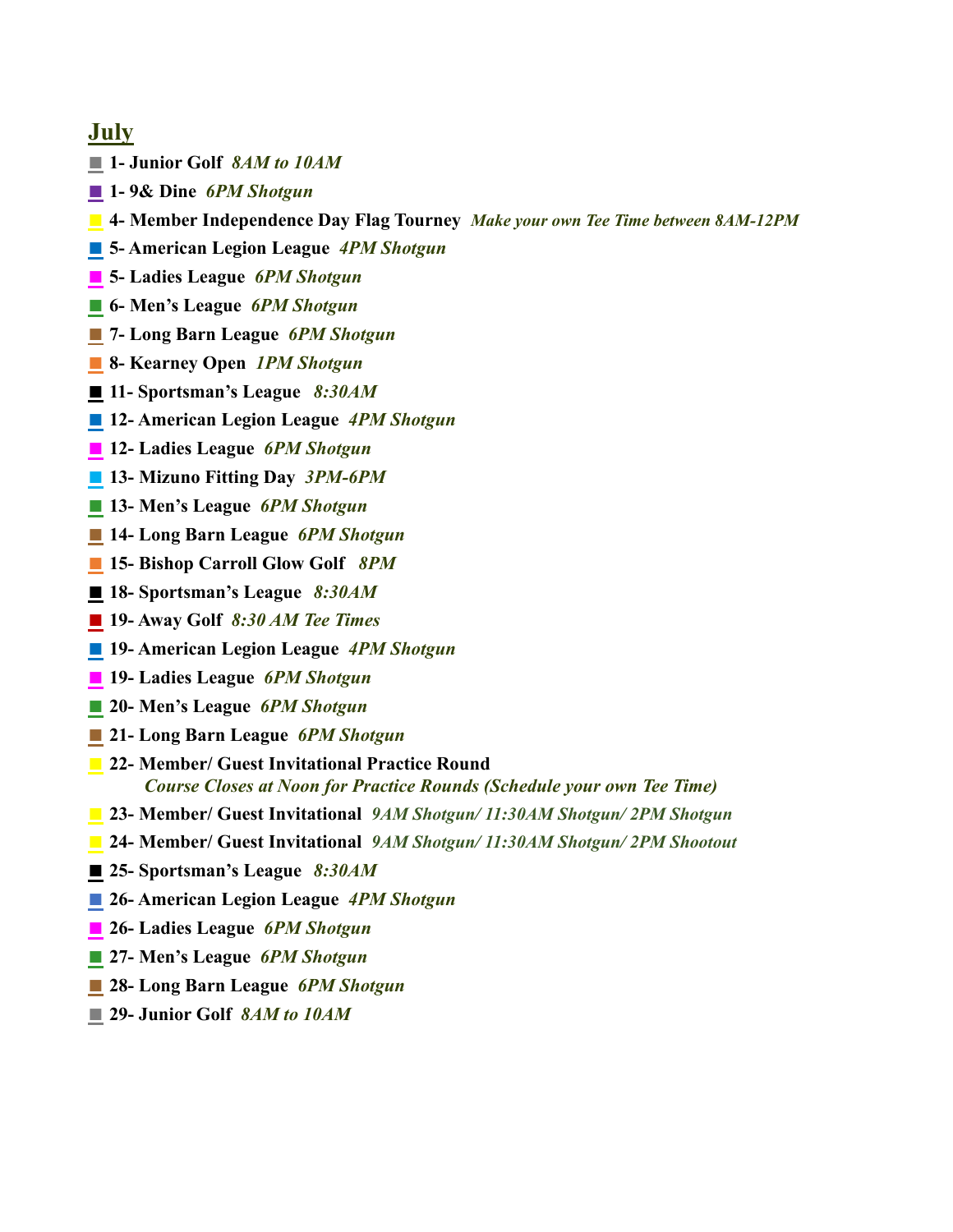## **August**

- **■ 1- Sportsman's League** *8:30AM*
- **■ 2- American Legion League** *4PM Shotgun*
- **■ 2- Ladies League** *6PM Shotgun*
- **■ 3- Men's League** *6PM Shotgun*
- **■ 4- Long Barn League** *6PM Shotgun*
- **■ 5- Final Junior Golf** *8AM to 10AM*
- **■ 5- Junior Golf Banquet** *6PM in Clubhouse*
- **■ 6- Capital Improvement** *9AM Shotgun*
- **■ 7- Member Gun** *8AM Shotgun*
- **■ 7- Ladies Invitational** *1:30PM Shotgun*
- **■ 8- Sportsman's League** *8:30AM*
- **■ 9- American Legion League** *4PM Shotgun*
- **■ 9- Ladies League** *6PM Shotgun*
- **■ 10***-* **Men's League** *6PM Shotgun*
- **■ 11- Long Barn League** *6PM Shotgun*
- **■ 12- Red Devil Classic** *1PM Shotgun*
- **■ 13- Match Play** *8AM Tee Times*
- **■ 14- Match Play** *8AM Tee Times*
- **■ 15- Sportsman's League** *8:30AM*
- **■ 16- Away Golf** *8:30 AM Tee Times*
- **■ 16- American Legion League** *4PM Shotgun*
- **■ 16- Ladies League** *6PM Shotgun*
- **■ 17- Men's League** *6PM Shotgun*
- **■ 18***-* **Long Barn League** *6PM Shotgun*
- **■ 19- 9& Dine** *6PM Shotgun*
- **■ 20- Member Gun** *8AM Shotgun*
- **20-** Suicide Awareness Benefit Golf Outing *1PM Shotgun*
- **■ 21- Match Play Finals** *8AM Tee Times*
- **■ 22- ECC High School Invitational** *9AM Shotgun*
- **■ 23- American Legion League** *4PM Shotgun*
- **■ 23- Ladies League** *6PM Shotgun*
- **■ 24- Men's League** *6PM Shotgun*
- **■ 25***-* **Long Barn League** *6PM Shotgun*
- **■ 27- Member Gun** *8AM Shotgun*
- **■ 27- Luke Trotz Memorial Scholarship Outing** *1PM Shotgun*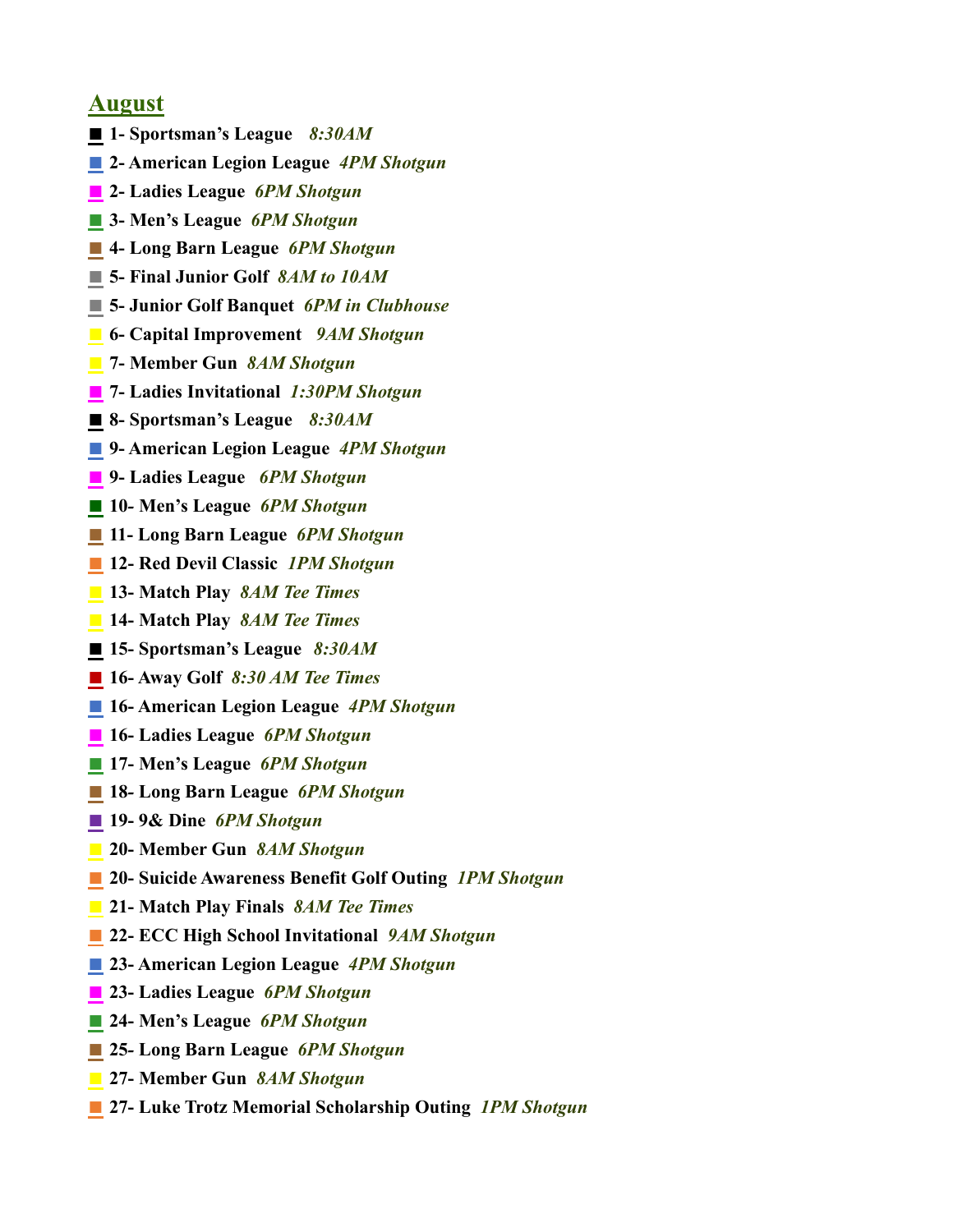- **■ 29- Sportsman's League** *8:30AM*
- **■ 30- American Legion League** *4PM Shotgun*
- **■ 30- Ladies League Finale** *6PM Shotgun*
- **■ 31- Men's League Finale** *6PM Shotgun*

#### **September**

- **■ 1***-* **Long Barn League Finale** *6PM Shotgun*
- **■ 2- 9& Dine** *6PM Shotgun*
- **■ 5- Member Labor Day Contest** *Make your own Tee Time between 8AM-11AM*
- **■ 6- American Legion League** *4PM Shotgun*
- *■* **9- YPCC Outing** *1PM Shotgun*
- **■ 10- Member Gun** *8AM Shotgun*
- **10-** Cindy Wise Memorial *1PM Shotgun*
- **■ 12- Sportsman's League** *8:30AM*
- **■ 13- American Legion League** *4PM Shotgun*
- **■ 16- ECC Alternate Shot** *1PM Shotgun*
- **■ 17- Member Gun** *8AM Shotgun*
- **■ 17- Mount Aloysius Mountie Baseball Outing** *1PM Shotgun*
- **■ 18- Northern Cambria Outing** *8AM Shotgun*
- **■ 19- Sportsman's League** *8:30AM*
- **■ 20- Away Golf** *8:30 AM Tee Times*
- **■ 20- American Legion League** *4PM Shotgun*
- **■ 22- PIAA District 6 Regional Event** *9AM Shotgun*
- **■ 24- Member/ Member** *9AM Shotgun*
- **■ 25- Member/ Member** *9AM Shotgun*
- **■ 26- Sportsman's League** *8:30AM*

### **October**

- **■ 1- Cambria Cup** *9AM Shotgun*
- **■ 2- Cambria Cup** *9AM Shotgun*
- **■ 3- Sportsman's League Finale** *8:30AM*
- **■ 5- 2A Team Regional District 5 & 6 High School** *10AM Tee Times*
- **■ 8- Par 3 Challenge** *2PM Shotgun*
- **■ 15- Victory Lap Open** *3PM Shotgun*
- **■ 18- Away Golf** *8:30AM Tee Times*